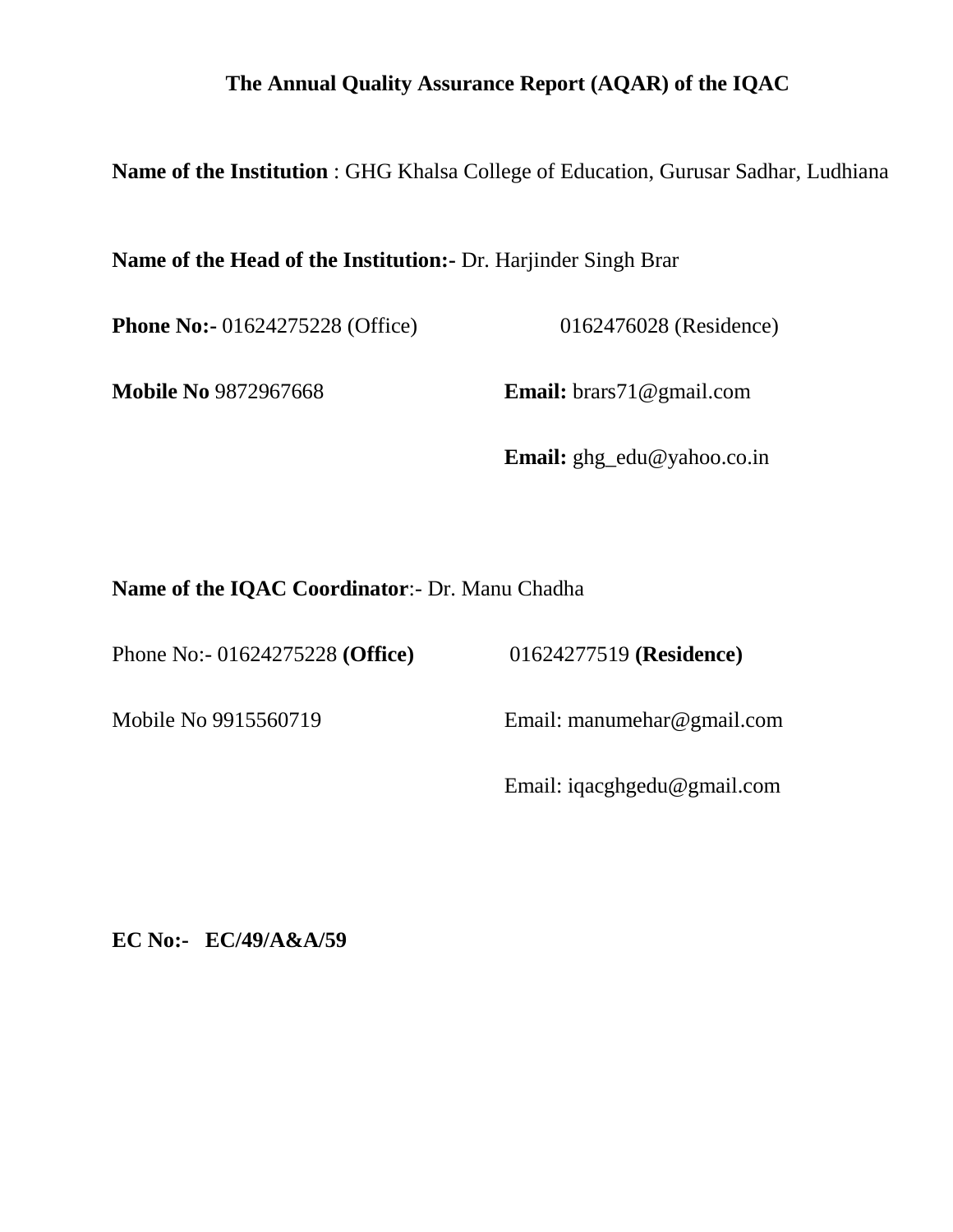#### **EC No:- EC/49/A&A/59**

# **GHG Khalsa College of Education Gurusar Sadhar, Ludhiana Internal Quality Assurance Cell (IQAC) Report of 2012-13**

#### **The plans and actions which had been executed and accomplished in 2012-2013 were as follows:**

1. Health Awareness Programme-A **two day Eye Check-up camp** was organized in the college campus.

The camp was facilitated by **Sankara Eye Hospital, Bhanod, Ludhiana**. A team of three doctors, Dr. Mukesh Aggarwal, Dr. Reema and Dr. Rita along with several assistants checked the eyes of all the students and faculty members. The staff and the students were acquainted with the major eye problems prevalent these days like refractive eye, red eye, diabetic eye, glaucoma and cataract.

- 2. Besides an eye check-up camp another **Health Check-up Camp** was organized on Feb 20,2013.. A team of gynaecologists, orthopaedics and skin specialists from **D.M.C hospital, Ludhiana** attended to the needs and querries of students, staff and supporting staff and their families of the college and local community members of Sudhar and adjoining villages. Free medicines were provided to the patients by the college management.
- 3. **On the same day a blood donation camp** facilitated by **D.M.C Hospital,** Ludhiana was organized in the college. Main motive of the camp was to instill the attitude of social service. A total of hundred units of blood was donated to the Blood Bank of DMC Ludhiana.
- 4. **Anti-Corruption Awareness Programme** in liaison **with vigilance bureau Ludhiana** was organized during the Anti-Corruption Awareness Week. Many eminent dignitaries were present on the occasion viz Amanpreet Singh Ghuman, DSP Vigilance, Ludhiana, Shri Mittar Sain Goyal, District Attorney (Retd) and novelist, Mr. Navneet Joshi BDPO, Barjinder Singh Bhullar Inspector Vigilance Bureau.

**Sarpanches and members of 24 nearby** village panchayats attended this awareness programme along with staff and students of the college. An interactive session was also arranged in which DSP (Vigilance) and other resource persons answered the queries of the students and village folk present on the occasion.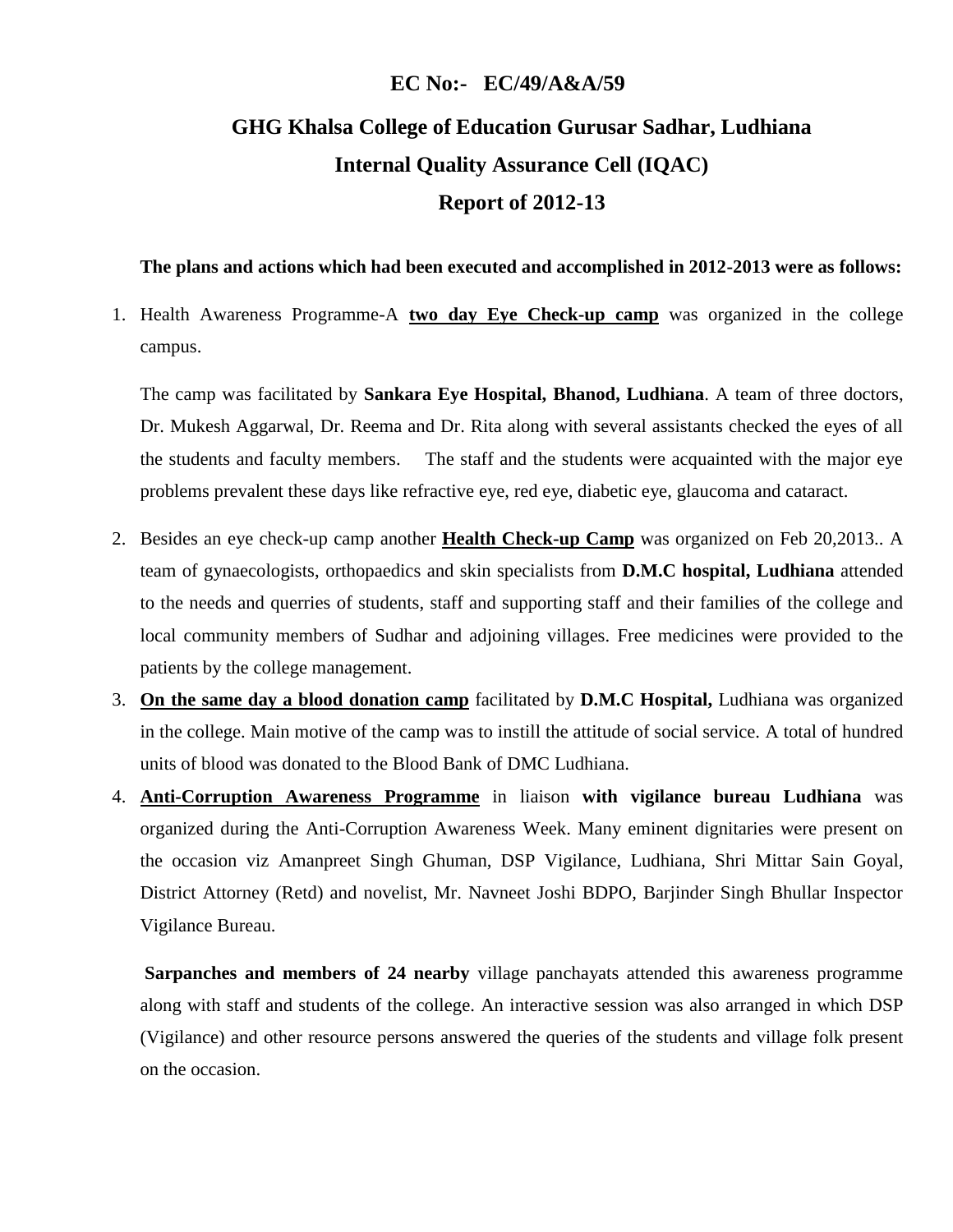- 5. **An Awareness Programme about Banking Services** was organized in the college on Jan 19,2013. Mr. Madur Singh Arora, **Manager Axis Bank, Sadhar** interacted with the students and the faculty about various banking services available for the consumers and how to avail these services.
- **6. Workshop on Preparation for Civil Services** 40 B.Ed and M.Ed students attended Workshop on "Preparation for Civil services" at **Guru Nanak Dev Bhawan, Ludhiana.**

Mentors for supporting staff of the college-Each faculty member of the college has been associated with one supporting staff member and his family. The faculty members caters to the needs of the respective supporting staff member and his family by paying frequent visits and attending to their demands and problems.

- 7. **A one day national seminar sponsored by CDC, Panjab University Chandigarh, on the theme "Excellence in Teacher Education- Perspectives & Challenges**" on Feb. 11, 2013. The Chief guest for the seminar was **Dr. Satish Sharma**, **Director** (colleges) D.A.V College Managing Committee, New Delhi, **Fellow and Syndic,** Panjab University Chandigarh. **Dr. Kulwinder Singh, Reader**, Punjabi University Patiala and **Dr. Kuldeep Puri, Associate Professor**, USOL, Panjab Universtiy, Chandigarh acted as Resource Persons for the seminar. Nearly 100 delegates from various colleges of Punjab and other states of India deliberated on this crucial theme of Teacher Education.
- **8. New Faculty Appointments of Assistant Professors in Education** Three regular posts in Teaching of Economics, Teaching of Punjabi, Teaching of History were advertised in April 2013 and the appointments by the duly constituted selection committee of Panjab University were made in August 2013 on regular basis on **full U.G.C scale + admissible allowances.**
- 9. **New College Bus Added** Since plenty of students come from places as far as Ludhiana and Mullanpur, a new 42 seater college bus was purchased for carrying students from Ludhiana to Sudhar and back. The college buses also cater to the travelling needs of students coming from villages in the periphery of Ludhiana, Raikot, Jagraon etc.
- 10. **Faculty Development and Career Growth** The management and the principal of the college motivate its faculty for their professional growth. Four faculty members are pursuing Ph.D. in Education. They were sanctioned study leave for their pre Ph.D. course. Prof.Rachhpal Singh, Prof.Jasleen Kaur, Prof Guneet and Prof. Jasvir Kaur are doing Ph.D. in Education from Panjab University, Chandigarh.

Mr. Harpal Singh Office Superintendent completed his Bachelors in Library Sciences (B.Lib.).

Almost all faculty members are directly or indirectly involved in Research Activities. **19 M.Ed. Dissertations were supervised by the faculty during the session 2012-13.**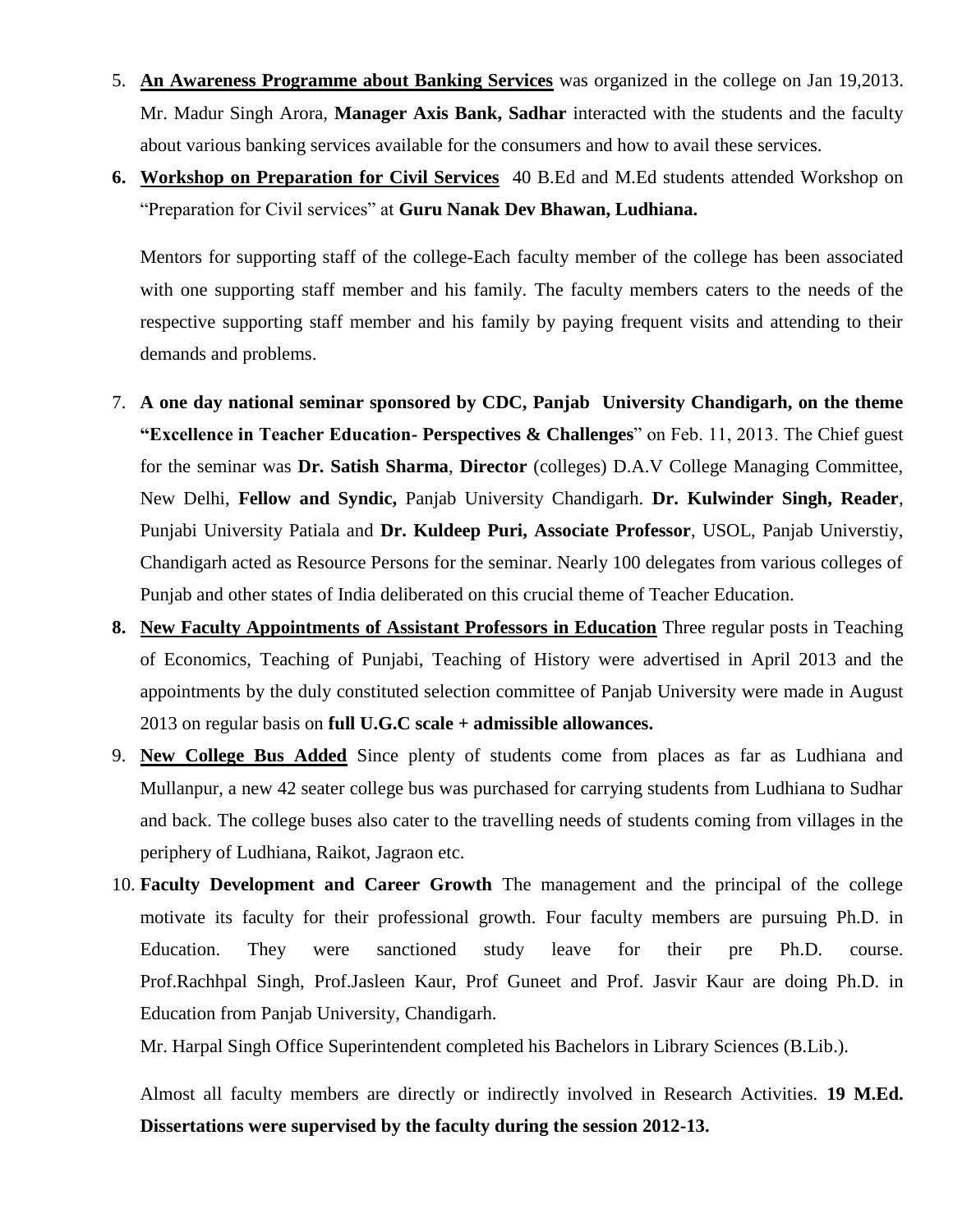#### **Research Activities of the Faculty**

#### **List of Research Publications of the staff members is attached herewith:**

#### **Dr. Sarbjit Kaur Ranu**

- o Under her guidance three students submitted their Ph.D. thesis.
- o 4 papers published in Recent Researches in Education and Psychology.
- o 3 papers published in Researcher's Tandem
- o Presented and Published papers in :-
- o Education for Holistic Health 21st Century Publications, Patiala.
- o Two papers at BCM College of Education on March 8-9, 2013 (Resurgence of Education, Nirvaan Publications).
- o Presented paper in seminar at RIMT College of Education, Mandi Gobindgarh, on Dec 10-11, 2012.
- o Presented paper in National Seminar at GHG Khalsa College of Education, Gurusar Sadhar on Feb 11, 2013.
- **Dr. Manu Chadha** published the following papers:
	- o Study of Relation of Self Efficacy of the Teachers in Relation to their Role Conflict (Recent Researches in Education and Psychology).
	- o Effect of Mental Health and Emotional Competence on Academic Achievements of Adolescence (Researches in Education and Psychology).
	- o A Comparative Study of Achievement Motivation of Science and Arts Students at Senior Secondary Stage of Education (Journal Interdisciplinary Approaches, Journal of Indian Social Sciences Association).
	- o Adjustment of Teachers Working in Secondary Schools. (Journal Interdisciplinary Approaches, Journal of Indian Social Sciences Association)
	- o Burnout of Teachers in Relation to their Teaching Experience. (Journal Interdisciplinary Approaches, Journal of Indian Social Sciences Association)
	- o Study of Self Efficacy of Teachers in relation to their Social Needs, Role Conflict and Organisational Commitment In Press in B.C.M. Research Colloquium.
	- o **Presented and Published Papers:**
	- o Self Confidence in relation to Emotional maturity and Parental Encouragement. (Education for Holistic Health 21<sup>st</sup> Century Publications, Patiala).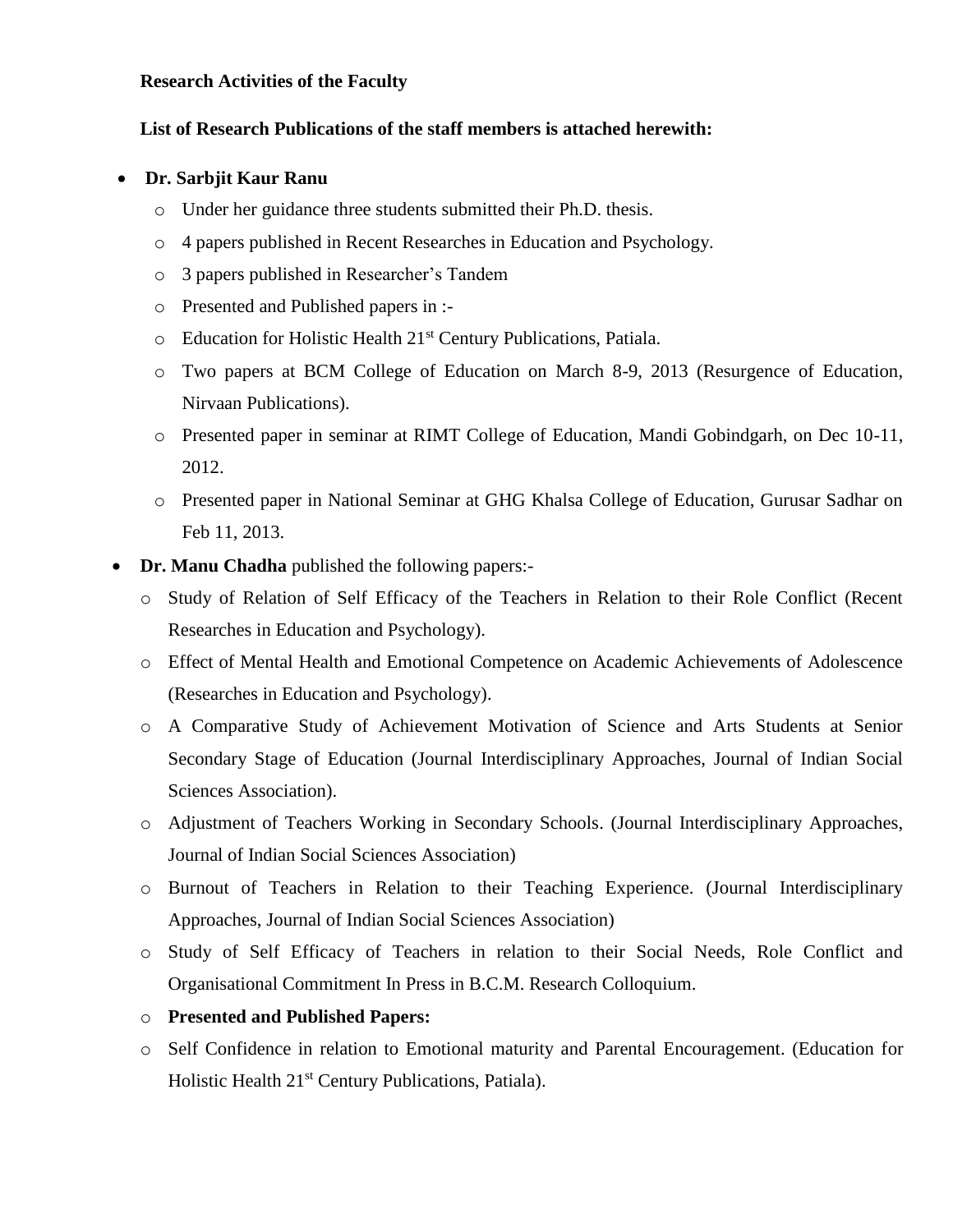- o Professionalism in Teacher Education-Impediments and Needs, seminar at B.C.M. College of Education, Ludhiana on March 8-9, 2013. (Resurgence of Education, Nirvaan Publications).
- o Quality Education for Sustainable Development in Current Context and their Future Opportunities, seminar at Moga College of Education, Moga on March 21, 2013
- o Education for Sustainable Development seminar at RIMT College of Education, Mandi Gobingarh, on December 10-11,2012
- o **Presented** a paper titled 'Employment Generation in Teacher Education' Seminar at G.H.G. Khalsa college of Education, Gurusar Sadhar, Ludhiana on February 11, 2013.
- **Ms. Jasleen Kaur** attended a Refresher Course in Education organized by the Academic Staff College, GNDU, Amritsar from June 19 to July 09, 2012.
- **Mrs. Jasleen Kaur** is attending a 6 months Pre-Ph.D course work of Panjab University Chandigarh at Malwa Central College of Education, Ludhiana.
- **Mrs Jasleen kaur, Mrs. Rupinderjit Kaur, Ms Ranvir Kaur, Mrs. Raminder Kaur and Mrs. Shruti Kundra** presented papers on the topic 'Globalisation and Teacher Education' in National Seminar at G.H.G. Khalsa College of Education, Gurusar Sadhar.
- **Mrs. Guneet Toor** presented and published following papers:
	- O Study of Job Satisfaction of Elementary School Female Teachers in Relation to teaching Attitude and Family Structure, seminar at Gian Jyoti Institute of Management and Technology, Mohali on February 2, 2013. (Gian Jyoti e-journal)
	- O Quality Culture in Teacher Education, seminar at B.C.M. College of Education, Ludhiana on March 8-9, 2013.
	- O Women's Rights Opportunities and Challenges, Seminar at Sadhbhavna College of Education, Raikot on March 9, 2013.
	- O **Presented papers titled:**
	- O Teacher's Role in Value Education and its Implementation and Strategy in Schools, national seminar at Khalsa College of Education, Ranjit Avenue, Amritsar, on September 27, 2012.
	- O Modern Classroom Practices and Teacher Education, National seminar at G.H.G. Khalsa College of Education, Gurusar Sadhar on February 11, 2013.
	- O Continuous Professional Development for Learning Professionals, seminar at Partap College of Education, Ludhiana on February 27-28, 2013.
	- O I.C.T. Usage in Teacher Education, seminar at Department of Education, Panjab University, Chandigarh on March 22, 2013.
- **Mrs. Jasvir Kaur and Ms. Harpreet Kaur** presented and published papers titled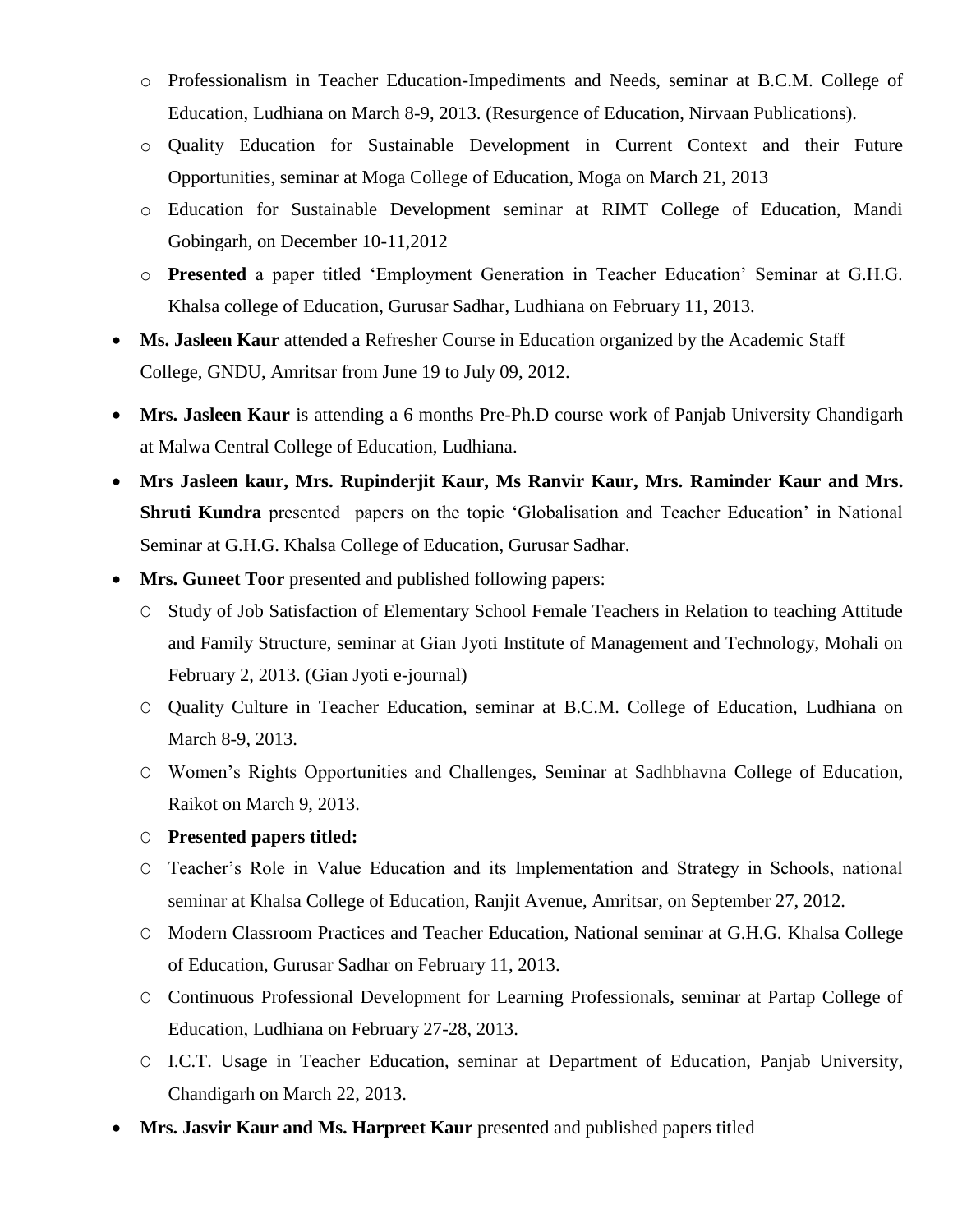- Professionalism in Teacher Education- Impediments and Need for Change, seminar at B.C.M. College of Education, Ludhiana on March 8-9, 2013.
- Quality Education for Sustainable Development in Current Context and their Future Opportunities, seminar at moga College of Education, Moga on March 21, 2013.
- They presented paper titled 'Quality Assurance in Teacher Education', in seminar at G.H.G. Khalsa College of Education, Gurusar Sadhar on February 11, 2013.

## **UGC grant of Rs. 19,88,000 /- was received during session 2012-2013 vide XII Plan and following items were purchased.**

| Sr. No.          | Name of the Equipment                                             | No. of Unit    |
|------------------|-------------------------------------------------------------------|----------------|
| 1                | <b>Samsung Refrigerator</b>                                       |                |
| $\overline{2}$   | Samsung LED 4A40EH5000                                            | $\mathbf{1}$   |
| $\overline{3}$   | Samsung LED (3D) 4A40EH6030                                       | $\mathbf{1}$   |
| $\overline{4}$   | <b>Interactive White Board</b>                                    | $\mathbf{1}$   |
| $\overline{5}$   | <b>Lumens Visualizer</b>                                          | $\mathbf{1}$   |
| 6                | Data Projector VPL DX-140                                         | $\mathbf{1}$   |
| $\boldsymbol{7}$ | Motorized Screen 6x8, Ceiling Mount, VGA Cable 10Mtr, Power Cable | $\mathbf{1}$   |
| $8\,$            | Sharp PG-LX 2000                                                  | $\overline{2}$ |
| 9                | <b>BENQ GP2</b>                                                   | $\mathbf{1}$   |
| 10               | Ceiling Mount 3FT, VGA Cable, Projector power cable               | $\overline{2}$ |
| 11               | Sharp PG-LX2000                                                   | $\overline{2}$ |
|                  | Sharp PG-D3550W                                                   | $\mathbf{1}$   |
| 12               | Sound System                                                      | $\mathbf{1}$   |
| 13               | Installation & Training (for sound system)                        | $\mathbf{1}$   |
| 14               | Air Conditioner Split                                             | $\overline{5}$ |
|                  | Air Conditioner Window with stabilizer & installation charges     | $\overline{c}$ |
| 15               | Printer Canon LBP 2900                                            | 3              |
|                  | Printer Canon 3010                                                | 1              |
| 16               | Laptop Dell                                                       | $\overline{3}$ |
| 17               | <b>DVR</b> 16 CH,                                                 | $\mathbf{1}$   |
|                  | DVR Camera,                                                       | 6              |
|                  | cable Roll,                                                       | 6              |
|                  | Adaptor,                                                          | 6              |
|                  | HDD 1TB,                                                          | $\mathbf{1}$   |
|                  | Connector                                                         | 20             |
| 18               | Samsung LED TV 46"                                                | $\mathbf{1}$   |
|                  | Sony Handycam                                                     | 1              |
|                  | <b>Tripod Stand</b>                                               | 1              |
|                  |                                                                   |                |
| 19               | MS Office,                                                        | 10             |
|                  | <b>UPS 625 Microtek</b>                                           | 3              |
| 20               | <b>UPS 625 Microtek</b>                                           | 13             |
|                  | Antivirus E Scan                                                  | 10             |
| 21               | Invertors (UPS)                                                   | $\overline{2}$ |